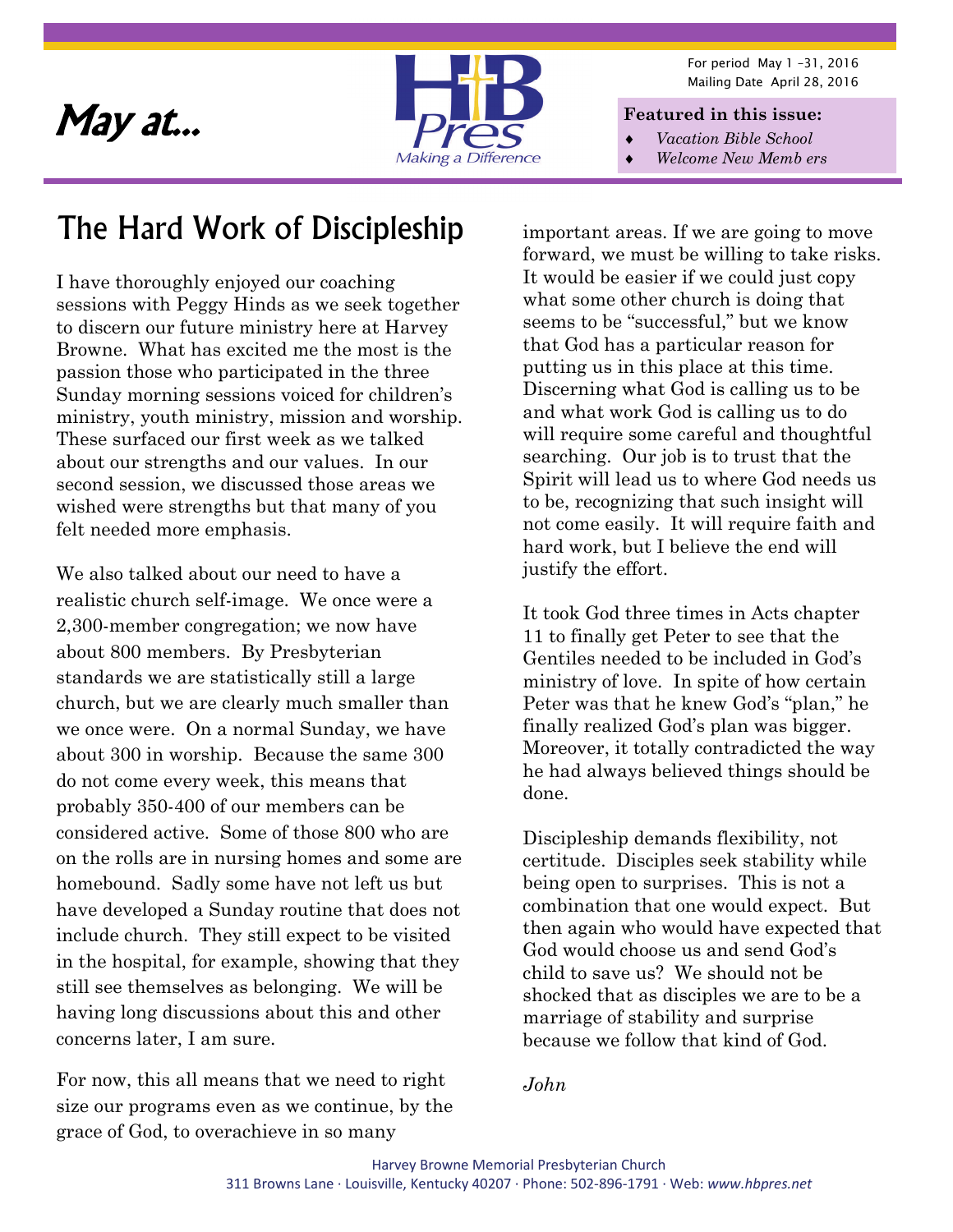#### Saturday Worship

The Loft at **HB***Pres* Service *5:00-6:00 p.m.* 

**May 7-Cancelled May 14 May 21-Last service**  Pizza and ice cream gathering after service.

#### Sunday Worship

*Chapel 8:30 Sanctuary 11:00 a.m.* 

#### **May 1**

 Psalm 67; John 14:23-29 "Overcoming the Gap" John Roper

#### **May 8**

 Psalm 97; John 17:20-26 "Overhearing the Gospel" John Roper

#### **May 15**

Acts 2:1-21; Genesis 11:1-9 "The Gift of Limitation" Bill Williamson

#### **May 22**

Romans 5:1-5; Psalm 8 "It's the Big One: The Sovereignty of God" John Roper

#### **May 29**

Psalm 96 1 Kings 18:20-39 "That's a lot of Bull" Kimberly Cabrera



#### Ushers—8:30 a.m.

**May 1 & 8**  Diane DeLong Bob Smith Barbara & Bob Graas

**May 22**  Rebecca & Mike Braden Kim Cannavan Doug Earley

#### **May 29**

Richard & Sharon Blayney Jerry & Martha Scott

#### Ushers—11:00 a.m.

**May 1 & 8 Head Usher: Brian Pollock**  Bruce & Margaret Lindsey Sue Garrett Linda Brantley Linda LaFrance Zenet Schissler Doug Holm Fred Bennett

**May 15 & 22 Head Usher: Cynthia Frentz**  Al & Nancy Pollock Frank & Marla Kay Kosnik John & Becky Carnes Sue Hodapp Mike & Sarah Hunter

#### Greeters–11:00 a.m.

**May 1**  The Lindsey Family

**May 8**  Sue & Kate Garrett

**May 15**  Al & Nancy Pollock

**May 22**  John & Becky Carnes

**May 29**  Mike, Julie & Henry Schmied

#### Lay Readers

**May 1**  8:30 Lynn Cole 11:00 Jonathan Sutphin

**May 8**  8:30 Pam Glaze 11:00 Allen Gilfert

**May 15**  8:30 No Early Service 11:00 Katie Stewart

**May 22** 

 8:30 Eric Lehmann 11:00 Pat Pernicano

**May 29**  8:30 Adrian Cole 11:00 Marianne Humphries

#### Coffee Cove

**May 1-29**  Self-Serve

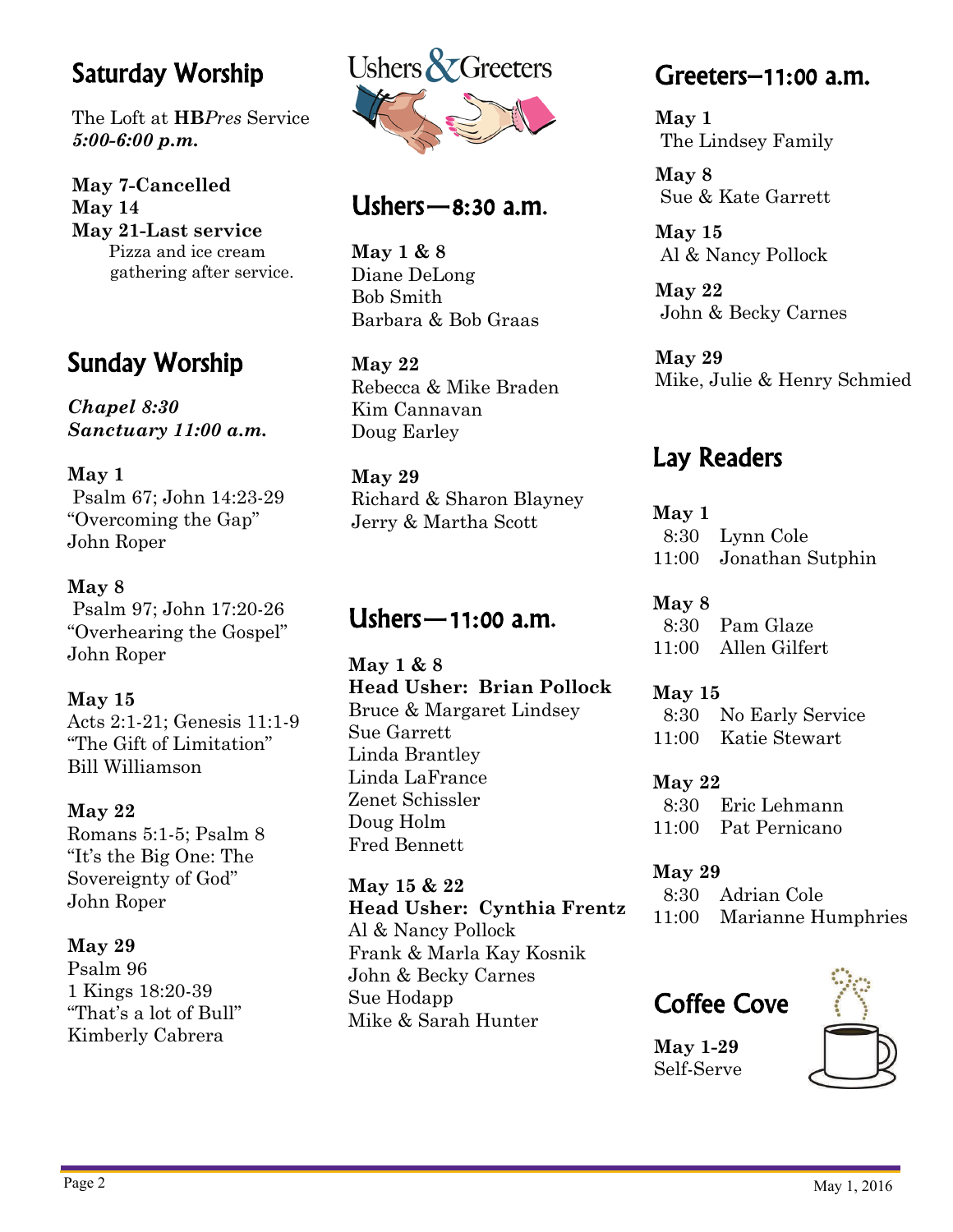### Caring for our Church Family

#### Prayer Requests:



Patty Mackell, Margaret Rinne, Cynthia Alvery, Vivian Hasty, Lauren Boswell, Heather Drake, Michael Strapp, Fred Garrett, Mary Esch, Rick Williams, Scott Jones (Anna Jones' Son and Kim Harrod's brother), Karen Frank (Pam Schmidt's sister), Gerry Boden (Bob Boden's mother), Patrick Ricketts (Mike and Cary Rickett's son).

#### Mission Co-Workers:

Rochelle & Tyler Holm, Gwenda & John Fletcher, Jeff & Christie Boyd, Rev. Dr. Dustin & Sherry Ellington, Dr. Larry and Inge Sthreshley.

I would like to say thank you to all those who sent cards, food, prayers and good wishes to me during my recent surgery. I am doing very well and really appreciate all the support from our Harvey Browne family.

*Peggy Mull* 



My family and I want to thank the Harvey Browne church family for the many cards, notes, and phone calls of sympathy and comfort you sent following the recent passing of Deward.

It's difficult to express to you how much each of these meant to us. You have shown what "church family" truly means.

A special thanks to John, Bill, and Kim for your hospital and home visits.

My sincerest thanks.

*Becky Eades* 



#### Harvey's Helper

Many thanks to the Harvey's Helpers for their continuing care of our facility. This group includes Dave Doehnert, John Johnson, Al and Nancy Pollock, Jeanne Luhr, Paulette Brown and Jim Lewis. These folks have painted areas around the choir room, removed over-grown shrubs, repaired and plastered ceilings in the youth area, installed motion-activated light switches in restrooms and much more. Many, many thanks to these dedicated folks who are willing to do the "hard stuff".

*Outreach Committee*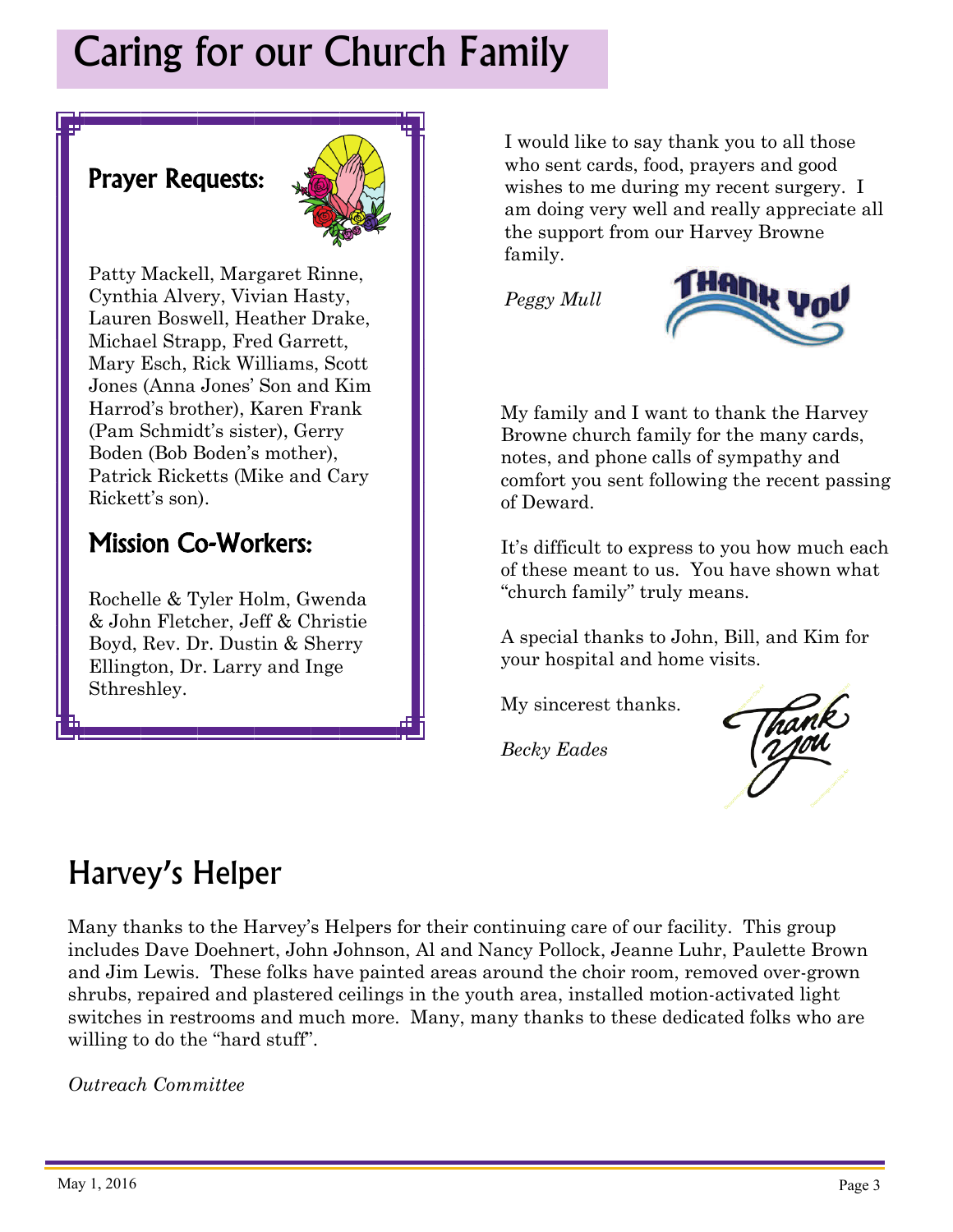# Summer Fellowship

### Our Summer Kick-Off Weekend is June 3-5.

Friday, June 3: Food Truck Friday 6:00-9:00 p.m. with Musical Group "Mundo Brew"\* Saturday, June 4: St. Matthews Historical Tour with Maggie Chilton 10:00 a.m.-12:00 noon. Sunday, June 5: Summer Worship schedule begins 8:30 am. and 10:00 a.m. services Bike Ride with Bill Williamson at Waterfront Park 2:00 P.M.

\*Mundo Brew: A wild musical ferment to expand your soul. Featuring LPTS professors Dr. Chris Elwood and Dr. Brad Wigger and your very own Kim Cabrera.

### Bike Ride at the Waterfront

To celebrate the first Sunday of our summer schedule, you're invited to join Bill Williamson for a bike ride on Sunday afternoon, June 5. We'll park and assemble at 2:00 p.m. at Waterfront Park across from 222 Witherspoon, then ride to Portland Lock and Dam on the Louisville Loop trail, with no auto traffic. Total ride out and back is six miles and about one and a half hours. Helmets required.

Children are welcome if accompanied by an adult. A signed release form is required of all riders. Contact Bill at the church, 896-1791, x112, or billwilliamson@twc.com to reserve a spot. In case of bad weather, the ride will be rescheduled.

### Food Truck Fridays

As part of our year-long Centennial Celebration, we are inviting our neighbors from St. Matthews and beyond to join us for four summer events that we are calling "Food Truck Fridays."

The first event will be from 6:00 to 9:00 p.m. on Friday, June 3 as part of our "Kick Off to Summer." The others will be June 17, July 15 and August 19—the third Friday of each month—and will feature a variety of food trucks, craft and domestic beers,\* musical entertainment and games for children. There will be no admission charge. Members and friends are encouraged to bring lawn chairs and enjoy a relaxed summer evening.



Besides being a way to enjoy food and fellowship this will be an opportunity to introduce **HB***Pres* to the wider community. If successful, Food Truck Fridays could become annual events as our church begins its second hundred years. Please plan to join us and invite your friends.

*(\*Note: because we will be selling alcoholic beverages, we will have additional security on site.)*

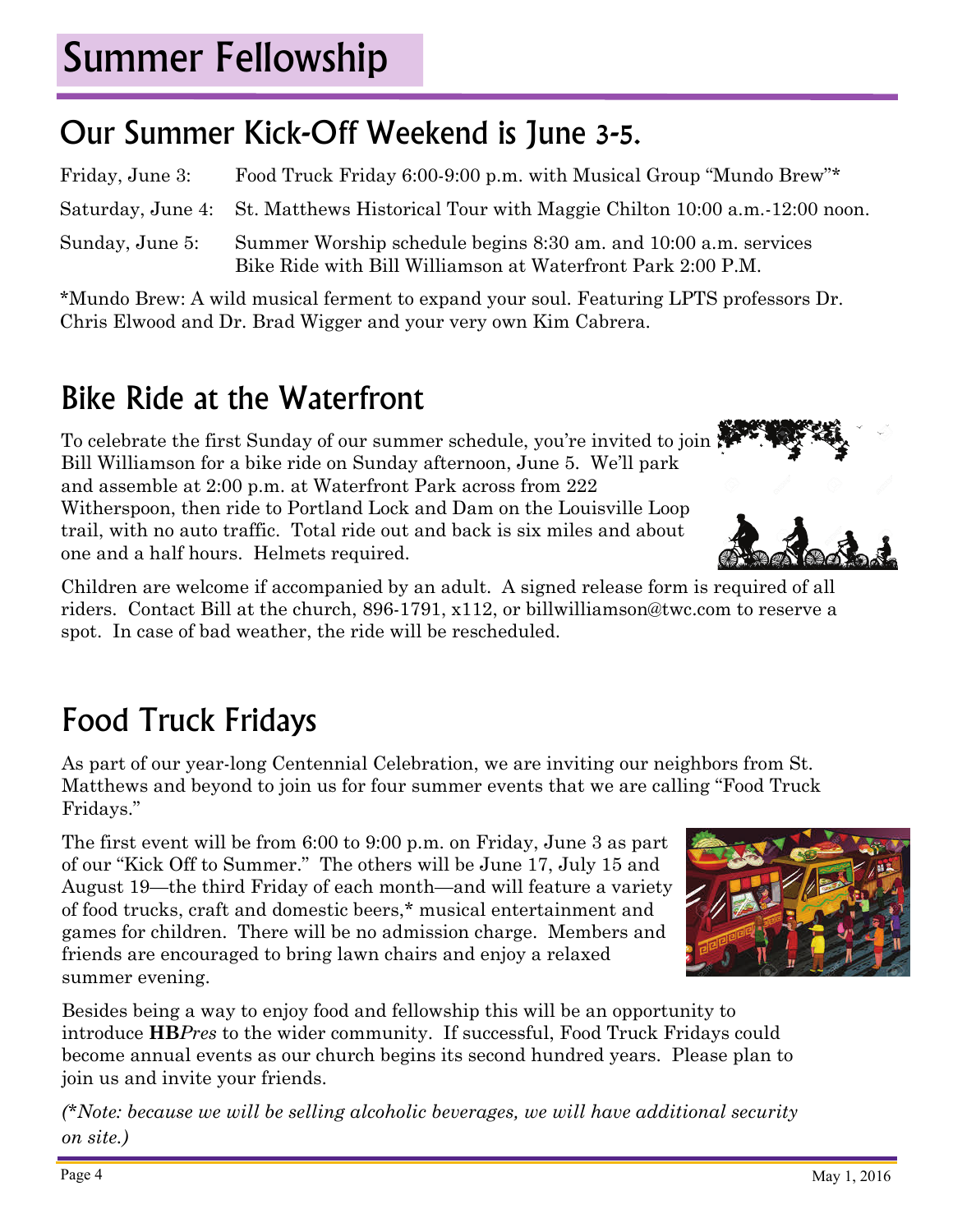#### HBPres University May Term 10:00-10:45 May 1, 8, 15, 22, 29\*

#### **ELIJAH: THE TROUBLER OF ISRAEL** Led by Scott Doelling

#### **THE BRAIN AS A SPIRITUAL ORGAN** Led by Mac McCuen

*\*May 29 is Memorial Day weekend. The class will make the decision as to whether or not they would like to have class that weekend.* 

#### **ELIJAH: THE TROUBLER OF ISRAEL**

Elijah is a major player in Judaism, who shares a stage with Jesus in the New Testament and gets a positive write up in the Qur'an. There is not a lot of information about Elijah in the Bible which seems to be quite at odds with how greatly he is revered. In 1 Kings 18:17 Ahab greets Elijah and says this: "Is that you, you troubler of Israel." Let's see what you think! Join us in the Session Room.



#### **THE BRAIN AS A SPIRITUAL ORGAN**

This course will focus on recent brain research and its spiritual implications. We will explore questions like: Are there differences between the atheist and believers brains? What difference does it make? Does the human brain influence our charity (giving) or not? What are the parallels between faith development and the human brain development? Is the brain the seat of the soul? How do prayer and meditation affect the brain? This class will meet in the Living Room.

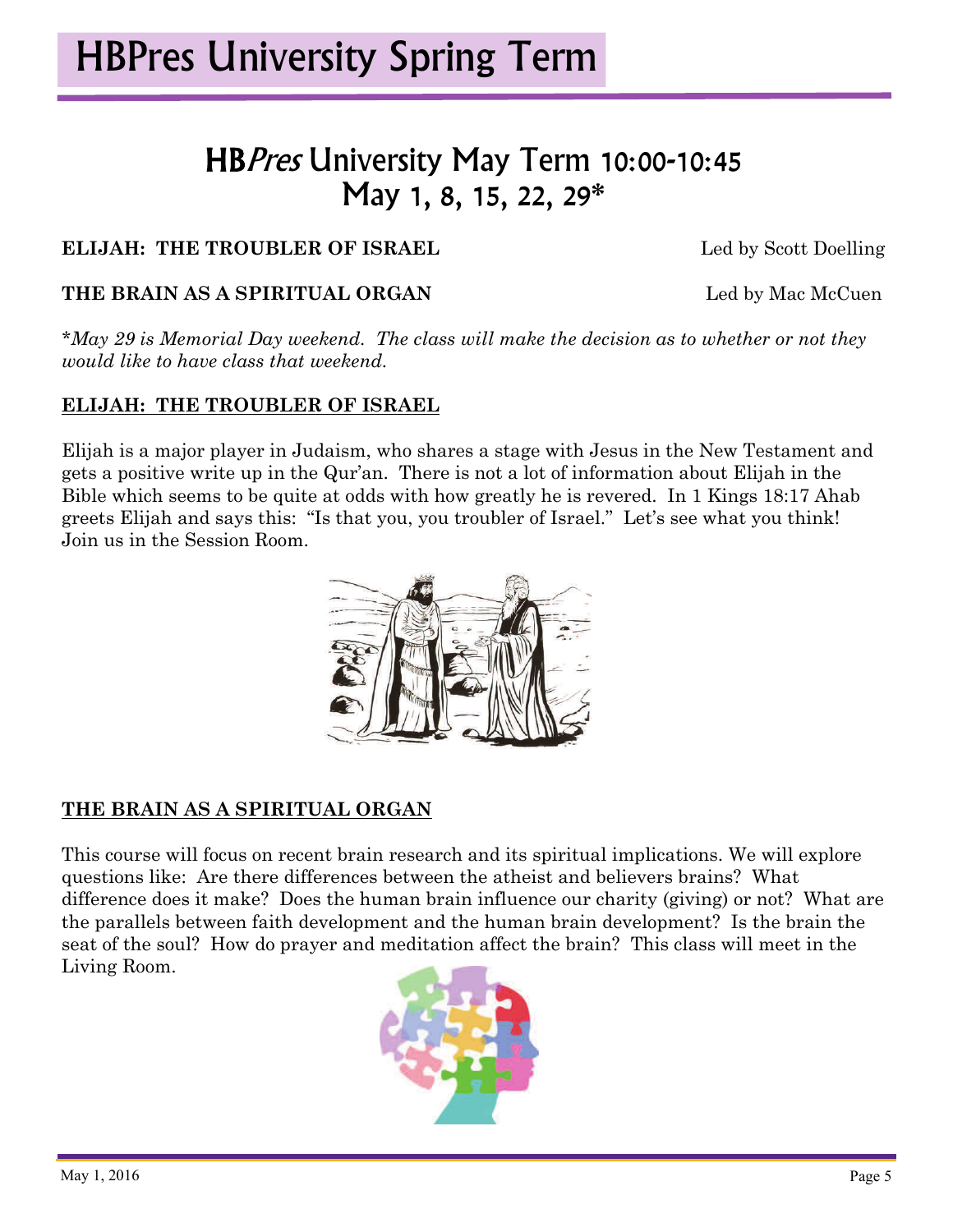#### Vivian Barber Day

Mark Your Calendar. Fifty pairs of helping hands are needed Saturday, May 21 from 9:00 a.m.- 1:00 p.m. for our fourth annual Vivian Barber **HB***Pres* Beautification Day. We need folks to paint, weed, mulch, work in the workroom and prepare and serve food.

A lunch will be provided by some very kind and smiling ladies. Please bring your favorite tool. Look for sign-up tables in May or call Pam Glaze at 267-2436.

#### Dear St. MAM Supporters:

Thank you very much for making our Easter Basket Mission Project so successful. As a result, thirty baskets of fresh produce, packaged items, and money were donated. This enabled St. Matthews Area Ministries to distribute an Easter meal to eighty 40207 clients. Along with each basket, each family was able to prepare a cooked ham or chicken for their families. Support like this, as well as your help in other St. MAM endeavors, allows us to continue our work in the community.

Thanks again!

*John Ballard, John Johnson and Mary Lou Krieg. Your St. MAM Board Representatives* 

#### Thank You, April Micro-Mission Ambassadors

Over 600 hygiene kits with seven items in each were assembled for the Mayor's Day of Service at Strathmoor Presbyterian Church in April. We had two groups go to help—one on Monday night to organize the room for Saturday's assembling and another to help assemble kits. See the bulletin board in the office hallway to see our **HB***Pres* participants.

Thank you, Harvey Browne, for the many hand towels and nail clippers donated. These kits will go to places like Houston's flooding and earthquakes in Ecuador and Japan. There is always a disaster somewhere and Presbyterian Disaster Assistance is constantly in need of supplies to share with people affected by disaster. If you would like to know more about Presbyterian Disaster Assistance, a program of the PC(USA), go to this wesite: www.pda.pcusa.org.

*Outreach Committee*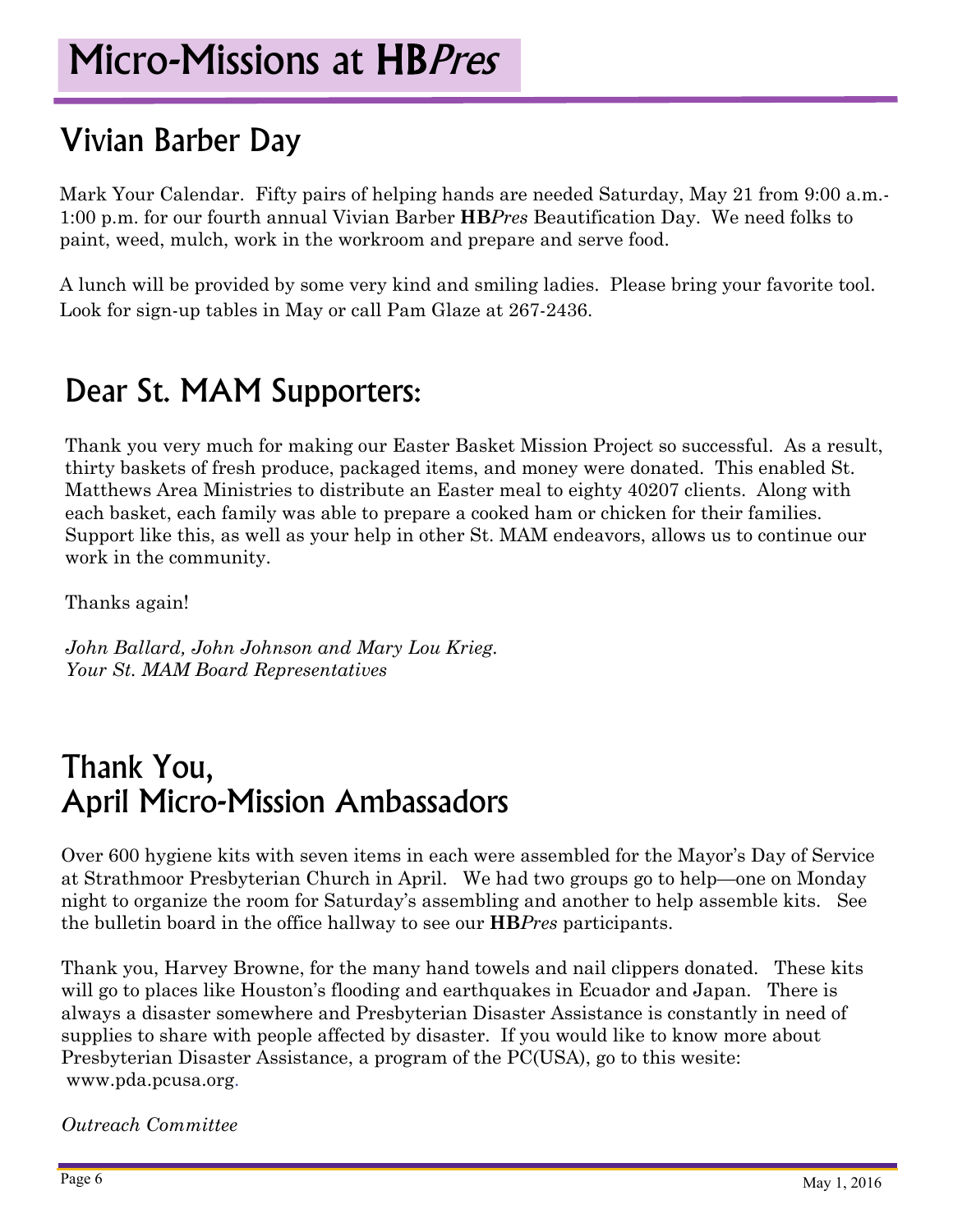### Literary Corner

#### Ladies Book Talk

Book Talk will meet on Tuesday, May 31 at 11:30 a.m. in the Barret Room. We will discuss *Wish You Well* by David Baldacci.

*Mary Faltin* 



### The Men's Book Forum

The Harvey Brown Men's Book Forum will meet on Monday, May 23 at 1:00 p.m. in Room 206. We will review *The Laws of Medicine* by S. Mukherjee. For Questions contact Gary Faltin at 326-5069 or glfaltin@yahoo.com.

*Gary Faltin* 



#### Bookanalia

Bookanalia for May is *The Girl on the Train*  by Paula Hawkins, presented by Marybelle Duff. We will meet Wednesday, May 18 at 6:30 p.m. in the Barret Room.

This very popular thriller is about a woman who has seen something from the train that she feels relates to a missing person. Who should she tell?

If you get your book at Carmichael's, mention Bookanalia at **HB***Pres* and receive a 20% discount. All are always welcome to this book review club whether you have read the book or not.

*Sarah Grant* 



### **HBPres Youth**

### Uspiritus Pizza Party

**HB***Pres* Youth and their parents will meet at the church Sunday, May 1 at 4:00 p.m. to head to Uspiritus to visit and have a pizza party with them. The event will be from 4:30 p.m. to about 7:00 p.m.

Parents and youth will be together for this event; any parent wanting to be involved is welcome to join us. Please contact Mario if you would like to drive and can help with transportation of youth to Uspiritus. For further information, contact Mario Ransan at marioransan@bellsouth.net.

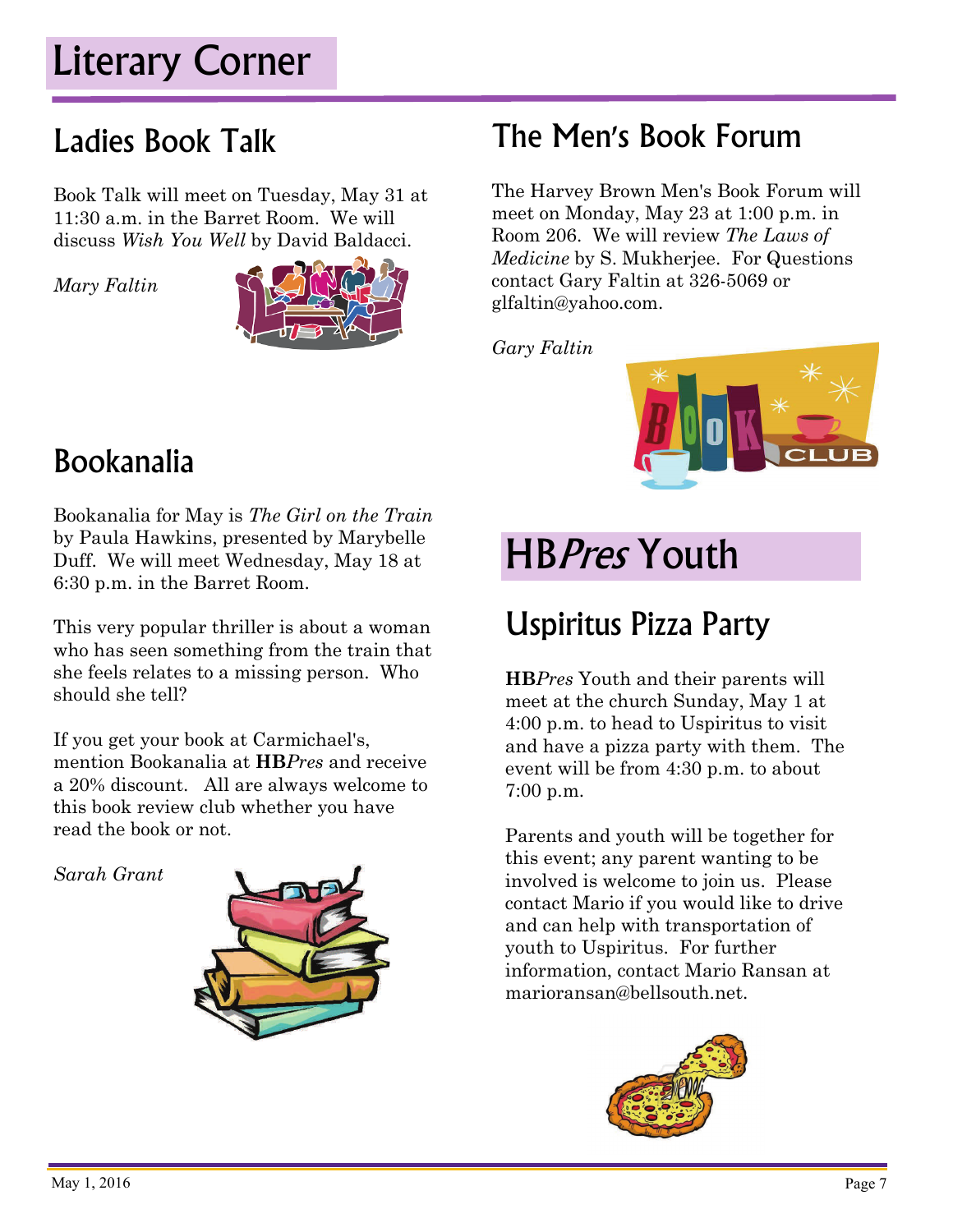### Missions at HBPres

### Spring Clothing Drive

It's spring, which means it's time to bring your gently used clothing and shoes for men,

women and children to church during the month of May. Place your items on the coat racks across from the drop closet or in the clothing bin. Items will be delivered to the Salvation Army. If you have any questions, contact Mary Reid at 425-3936. The Salvation Army would like to thank us for the clothing we have provided in the past and especially commented on how clean and nice they were.



### You Gonna Throw That Away?

The Presbyterian Women homebound craft project is looking for silk flowers that are gently used. If you are taking apart a flower arrangement, please donate the used flowers to the Presbyterian Women's Craft Room.

Other items that can be donated to the drop closet "recycling center" are:

- Used greeting cards for Christian Care Communities (Friendship House) or for in-house craft projects
- New, unused greeting cards for Westminster Terrace & Rosanna Hughes
- Dead batteries, keeping heavy metals out of our drinking water
- Small toiletries from hotel rooms (lotion, shampoo, etc.) for Portland Presbyterian
- Used candles for craft projects
- Campbell's Soup labels for Harvey Browne Preschool
- Used ink cartridges for **HB***Pres* Youth trips
- Used cell phones for Kosair Children's Hospital
- Eyeglasses, readers and sunglasses for Lions Club International

The two large, black bins outside the Living Room are for:

- Used and new shoes for Water Step Project (for Haitian water wells)
- Used magazines for Vickie's Magazine Ministry (for hospitals, doctor offices, etc.)

*Outreach Committee* 

### Offering of Letters

This year's Offering of Letters will be on Sundays, May 15 and 22. The theme will be "Survive and Thrive" and will focus on health and nutrition of mothers, infants and children. Please come to the Foyer to fill out a letter on one of these Sundays.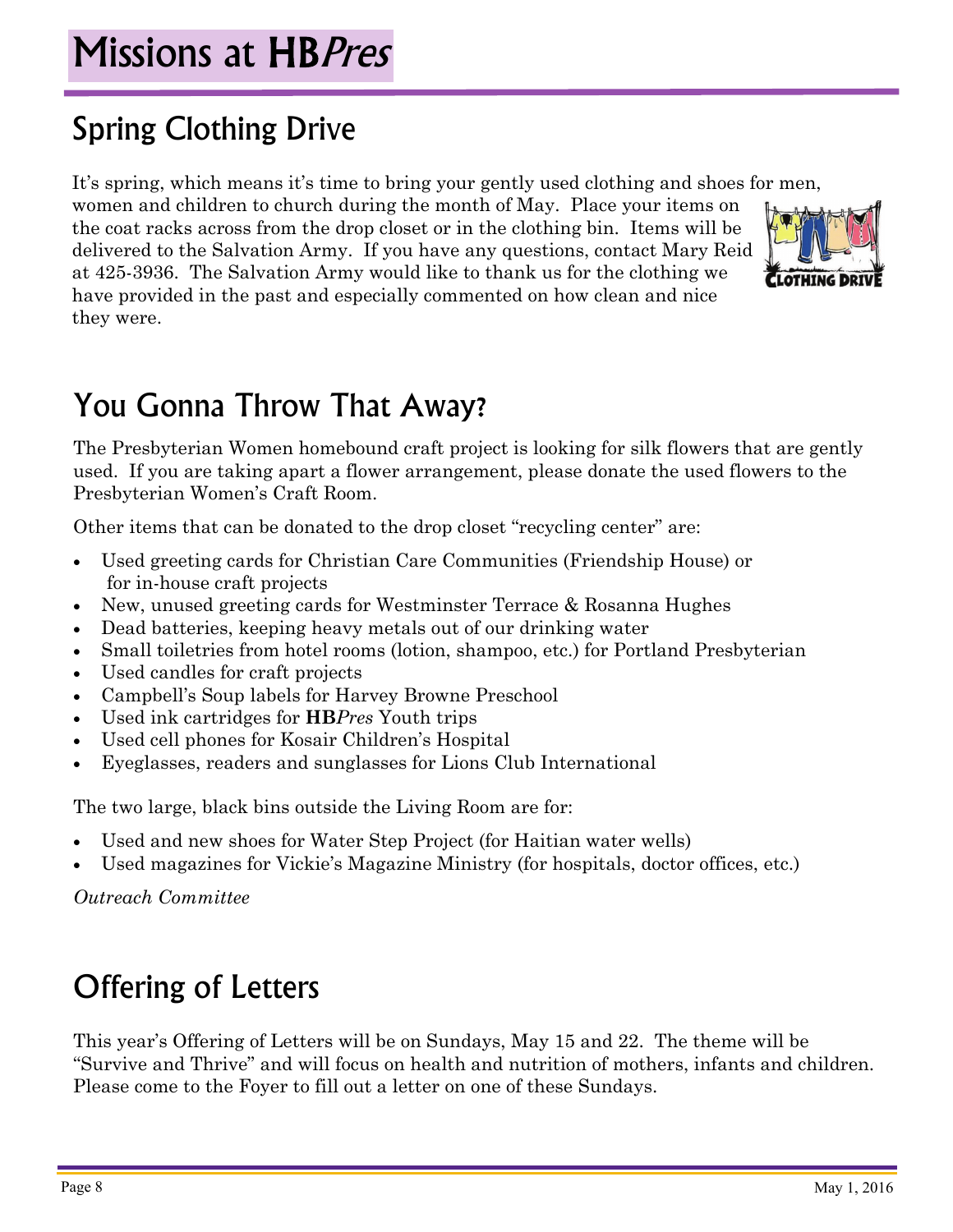### Recycling Facts

- Currently less than 35% of households and less than 10% of businesses in the U.S. recycle. (EPA 2011)
- Those levels have barely improved in 15 years despite billions of dollars spent on competitions, symposiums, awareness campaigns and sorting technologies.
- The experience at the bin needs to be improved for the general public, which is why we have introduced society-wide standardized labels.
- If the U.S. recycling levels can reach 75%, it will be the environmental benefit of removing 50 million cars from the road each year and it will generate 1.5 million new jobs. Improving and increasing recycling is one of the greatest opportunities for our environment, our natural resources and our economy!



(Collected from the National Recycling Coalition and the U.S. EPA)

### Aluminum Cans—Reduce, Recycle, Reuse

- 1) Aluminum cans can be recycled and put back on the shelf in just about 2 months.
- 2) Recycling an aluminum can helps to save enough energy to run your home television for about 3 hours.
- 3) If you throw away an aluminum can, it can stay in that form for 500 years or more.
- 4) It requires 95% less energy and water to recycle a can than it does to create a can from virgin materials.
- 5) The average person has the opportunity to recycle more than 25,000 cans in a lifetime.
- 6) Every three months Americans throw away enough aluminum to build our entire commercial air fleet.

### Congo Schools Update

A total of \$865.00 in profit was made on the coffee, chocolate and crafts this year thanks to everyone's support. In addition, \$40.00 was made on baked goods sold at the PW Gathering. These funds will go toward three extra classrooms and latrines to be added to the second school that was completed about a year ago.

Enrollment has burgeoned to 1,132 students. As a result, one elementary school meets in the morning and a second school uses the building in the afternoon. A fourth school is being funded by an \$80,000 contribution from a Korean Presbyterian church in Fresno, California and a fifth school is being proposed by a church in Knoxville, Tennessee. More information will be passed on when received.

There are 810 schools in the Presbyterian Church of the Congo (CPC) in the eastern portion of the country. Of these, only 20% are constructed of durable material.

We wish to thank all of you for your support of our fund-raising activities to raise money for the Schools in the Congo.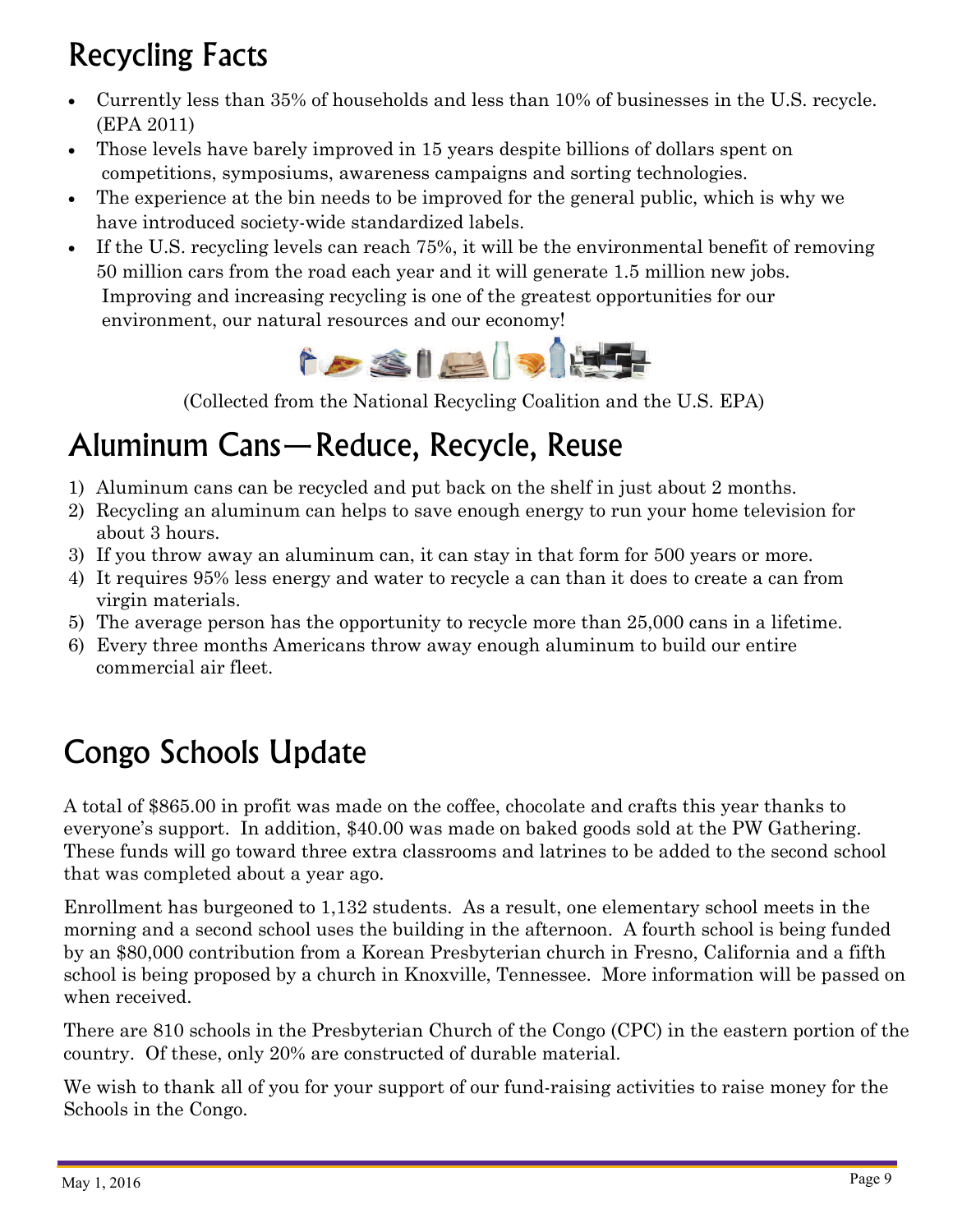## Pastrol Care at HBPres

# **STEPHEN MINISTRY**

The name "Stephen" comes from St. Stephen, who was the first layperson commissioned by the Apostles to provide caring ministry to those in need (Acts 6).

Stephen Ministers across the United States and the world have provided distinctively Christian care to more than a million people in one-to-one Stephen Ministry caring relationships and have used their caregiving skills to touch the lives of millions more in informal ways.

Thank you for allowing both pastors and lay members of **HB***Pres* to attend the week-long professional training to become leaders of this most important ministry.

Thank you to the many who have spent the time to be trained by leaders and have served or continue to serve as commissioned Stephen Ministers.

The role of Stephen Ministers is to listen and care. It is a confidential and supervised ministry.

If you, a friend or a loved one is interested in learning more about this dynamic part of **HB***Pres*, please contact Rev. Kimberly Cabrera or Scott Blake.

*Scott Blake Stephen Ministries* 

#### Thanks...

The Holy Grounds Coffee Cove wants to thank Joanne Heumann for providing the HGCC with bio-degradable (compostable) to-go cups. We are working towards being more environmentally responsible with 97% biodegradable K-cups and using fresh ground coffee along with Thomas' famously good coffee.

*Brenda Price Special Enrichment Committee* 

### Deacon's Corner

A big thank you to these retiring Deacons: Kitty & Jim Boswell, Chrissy Evans, Bettye-Ruth Hill, Sue Hodapp, Mary Ann Kemper, Bill Percival and Virginia Strahl.

Another big thank you to the Board of Deacons retirees: Adrian Cole and Marla Kay Kosnik. They have provided invaluable service for the Deacon Ministry program at Harvey Browne.

All Deacons: Flock assignment meetings will be Thursday, May 12 at 6:30 p.m. or Friday, May 13 at 10:00 a.m. Both meetings will be held in Eline Hall. Please call Lynn Cole at 491-5337 to say which meeting you can attend.

*Lynn Cole Board of Deacons* 

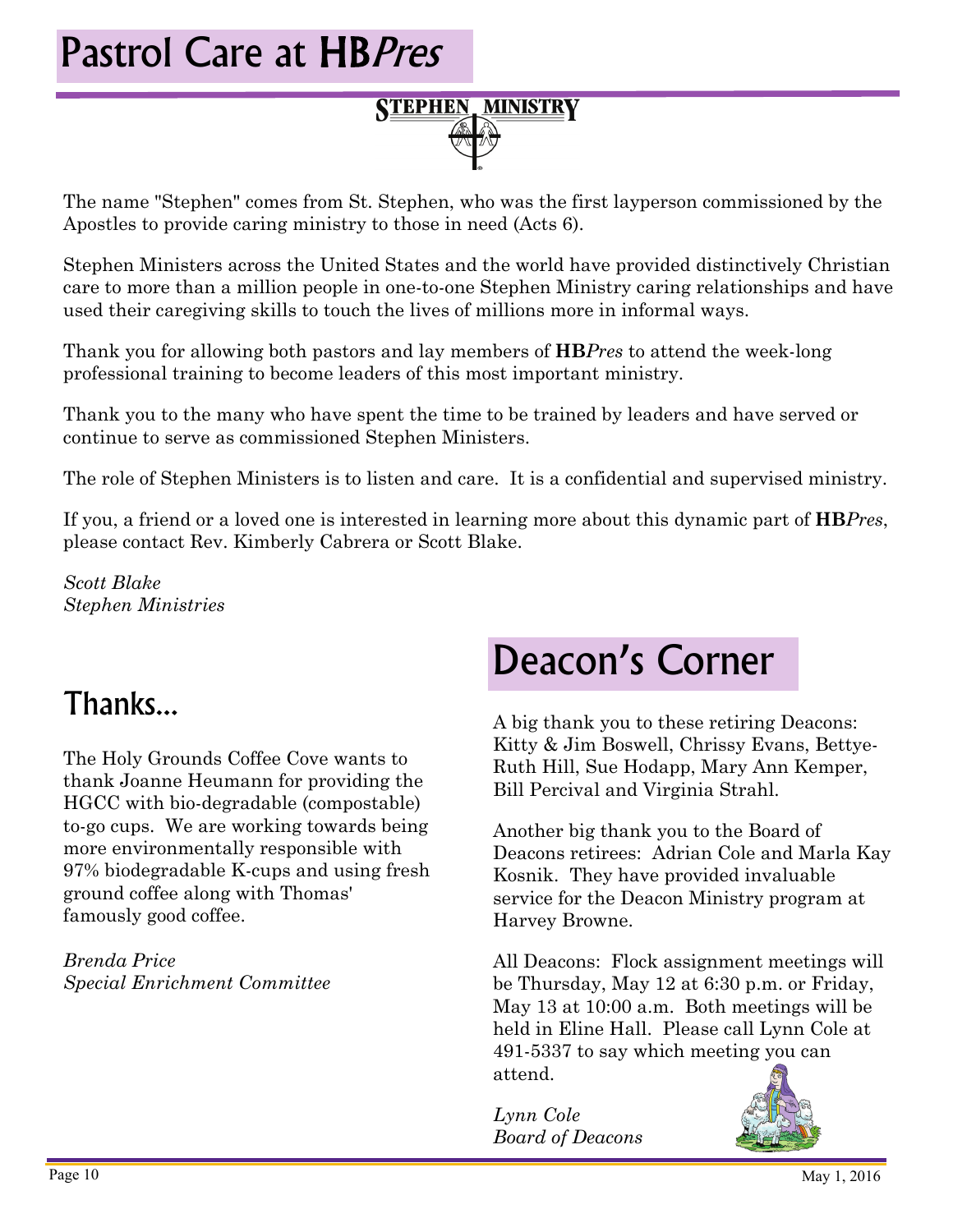### Caring for our Neighbors

#### Blood Drive

Our next blood drive will be Wednesday, May 4 from 3:00-8:00 p.m. in Eline Hall. All blood types needed, especially O- and AB-. Help save 3 lives with every donation. Every two seconds someone needs blood.

Contact Bill Bliven at bill.bliven@redcross.org to make your reservation now. Thanks so much for everything you all do.

### Health Care Presentation

**"Fix It," the Movie —**Healthcare reform from a business owner's perspective, Wednesday, May 4, from 6:30 to 8:30 p.m. in the Session Room.

The presenter will be church member Dr. Peter Esch, M.D., a geriatrician and member of Physicians for a National Health Care Plan.

#### Grocery Cart

Donations to the Grocery Cart for May 2016 will be given to Aids Interfaith Ministries (AIM). AIM exists to nourish HIV/AIDS clients spiritually, physically, socially and mentally. Items most needed are:

Canned tuna and chicken Peanut butter and jelly Spaghetti and sauce Canned fruit and veggies Crackers and cereal Toilet paper and paper towels

However, as always, other items will be accepted. Contact Wilma Bennett at 459-7705, for questions/information.



#### Emergency Medical Device Holds Great Promise

Adam Casson, a member of **HB***Pres*, was featured recently in *The Courier-Journal* for his role in developing a tool that has great potential for emergency medical practitioners.

Adam is chief operating officer for InScope Medical Solutions, a Louisville-based startup that has won numerous business competitions. The company has developed a wireless laryngoscope that a doctor or paramedic can use with one hand when inserting a breathing tube. It combines the laryngoscope and a suction device so that clinicians don't have to handle multiple tools at times when seconds can be crucial—in ambulances, helicopters and emergency rooms.

The company's latest award will be used to field test the device. Read the full article at http:// www.courier-journal.com/story/money/companies/2016/04/04/local-medical-startup-scores-anothercoup/82488104/.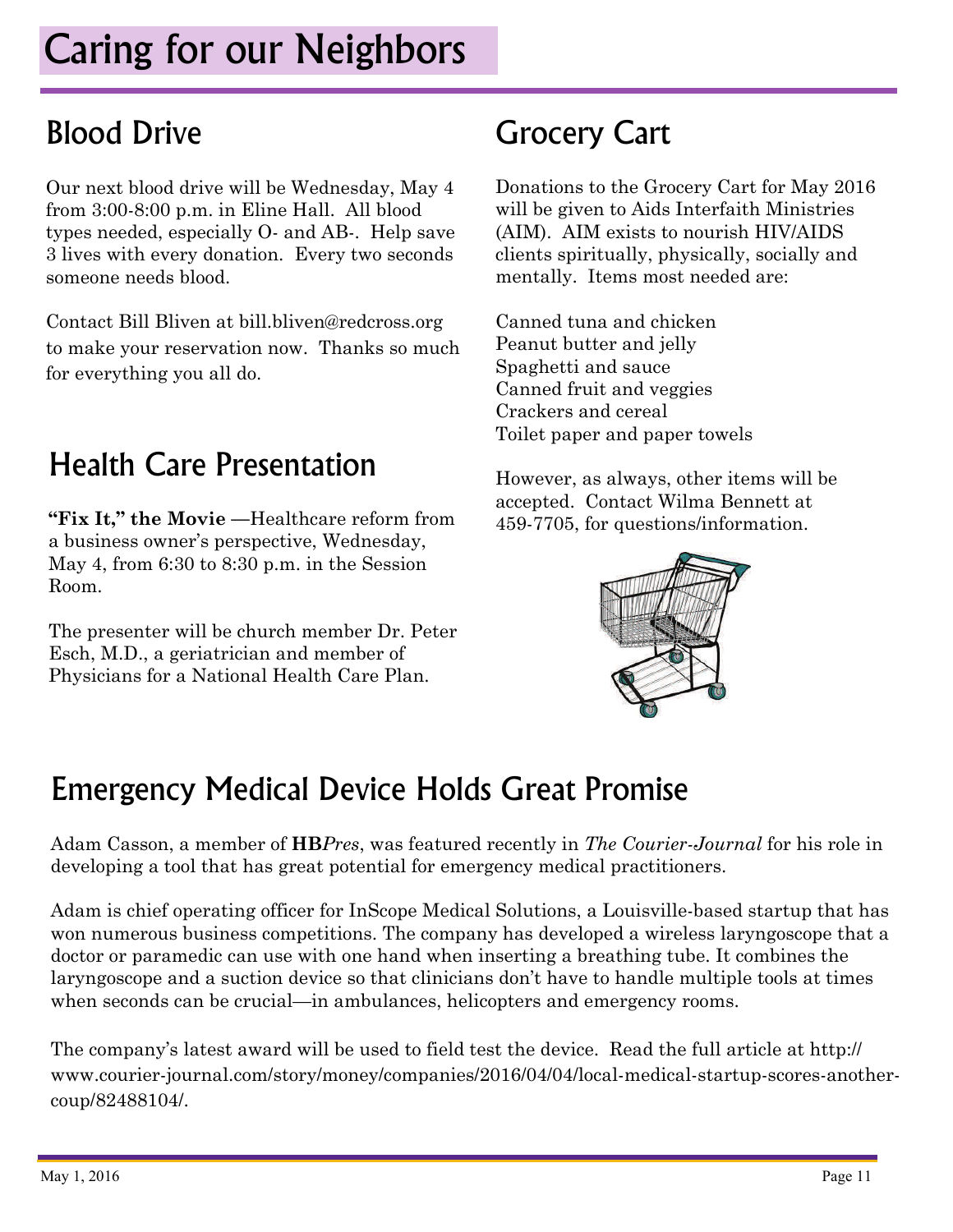#### Have You Seen These?

The **HB***Pres* archives are missing a few items, including the session minutes from September 1981 through December 1982. Also missing are the Presbyterian Women church histories from 1986 to 1991. If you know where these might be, please contact the church office.

#### Yoga with Betsy to Benefit the Multiple Sclerosis Society

For the next few weeks, the proceeds from Yoga with Betsy on Sunday nights will benefit the MS society. I have a dear friend who suffers with rapidly progressive MS, so our family (yes—all 5 of us) will be participating in the MS walk, which takes place on Saturday, May 21 this year. I have decided to donate the funds from my yoga classes at **HB***Pres* (through the time of the MS walk) to this wonderful cause.

I lead a vinaysa flow yoga class on Sunday evenings from 5:00-6:00 p.m. The cost for the class is \$5 per person per session. If yoga has been something that you have been thinking about trying (or maybe re-visiting), this is a wonderful opportunity to participate in my class while also helping out a very deserving charity. If yoga is just not your thing, but you would still like to make a donation, feel free to contact me.

Yoga is an ancient practice of breathing, stretching, and strength-building poses that will help improve your balance, flexibility, and open your mind to a place of presence. It offers many benefits to the mind, body, and spirit. I have heard many practitioners say that yoga simply "makes them feel happy." Please feel free to contact me with any questions at 777-2750 or embarrick@gmail.com.

Namaste (what is good, honorable, and true in me bows to what is good, honorable, and true in you),

*Betsy Barrick* 

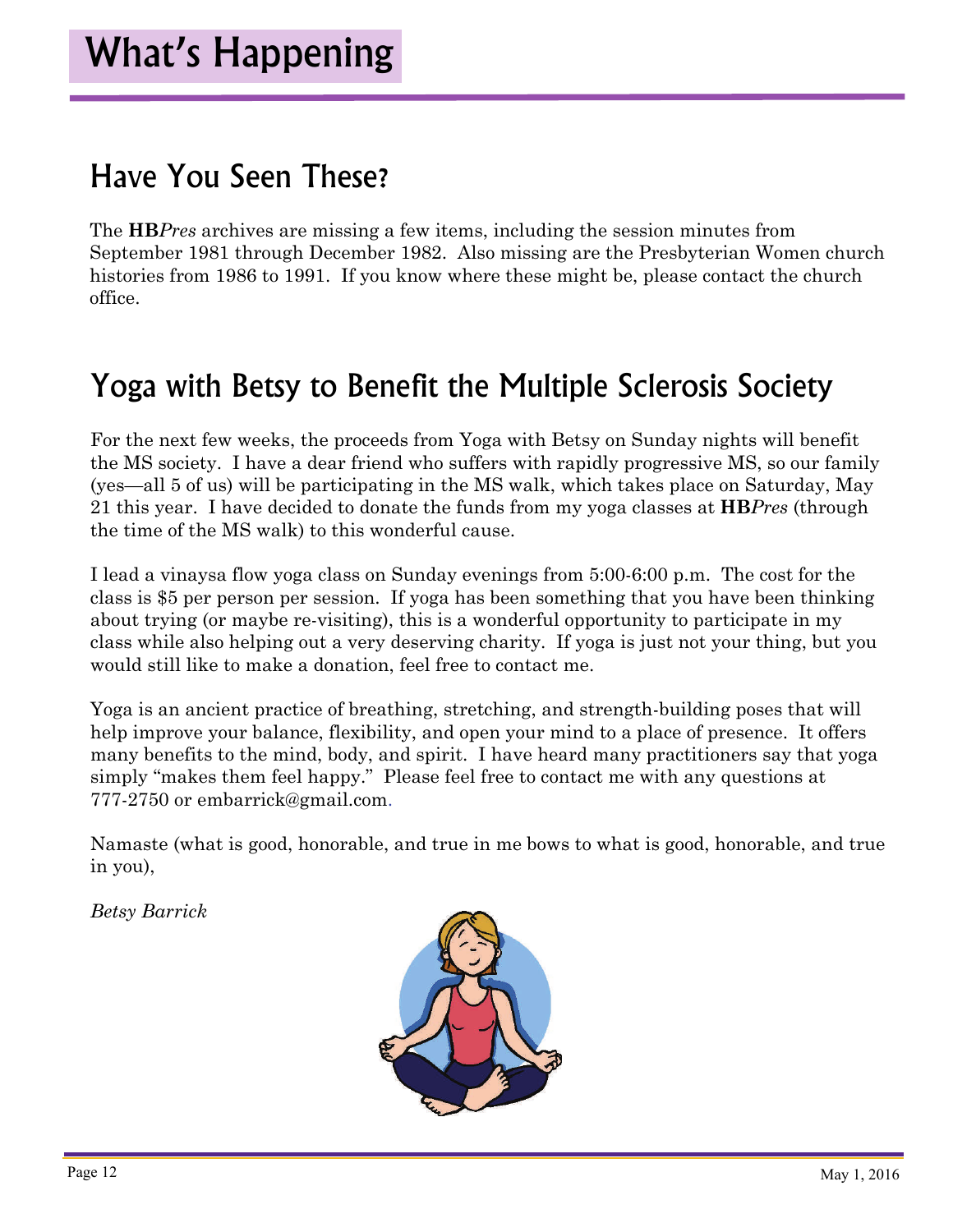The weather has been warming and the days are getting longer and longer. Still it's hard to believe that we're heading into the last month of another fabulous school year. You can see so many changes in the children. Not only are they bigger, but also they are brighter, more confident, and more curious. Harvey Browne Preschool is proud to have played some part in the healthy development of its students.

In May, our mission project will benefit the March of Dimes as many of our staff plan to participate in the March for Babies. We will also be displaying a butterfly garden for this cause. We will have our end-of-the-year art fair on Thursday, May 26 at 10:00 a.m. in Emory Hall. All are invited to view the children's creative artwork, and see the beaming proud faces of the children (and their parents/grandparents of course!).

We have had another fantastic year, and we so appreciate the support of the congregation and staff at **HB***Pres*. We want to extend a special thank you to Kim Cabrera, Bill Williamson, and John Roper for a great year in Chapel. The children love learning about God's special love for each and every one of us.

We hope that you all have a wonderful and safe summer.

In Christ,

*The Harvey Browne Preschool Board*



#### Mark Your Calendar

- Last day of Sunday school for children and youth with their teachers is May 8. If you plan to attend the Adult **HB***Pres* May Term classes, Kim and Mario will have plans for your children and youth. Please let us know if you plan to attend.
- Last Wednesday Night Dinner is May 18.
- Sunday, May 15: Pentecost One service only at 11:00 a.m. in the Sanctuary. A Pentecost Picnic in the side parking lot will follow, wear Red as a symbol of the Holy Spirit.
- Monday, May 30– **HB***Pres* will be closed for Memorial Day.
- Summer schedule begins Sunday, June 5. (see pg. 10 for more details) 8:30 a.m. Worship in the Chapel 10:00 a.m. Worship in the Sanctuary No Sunday School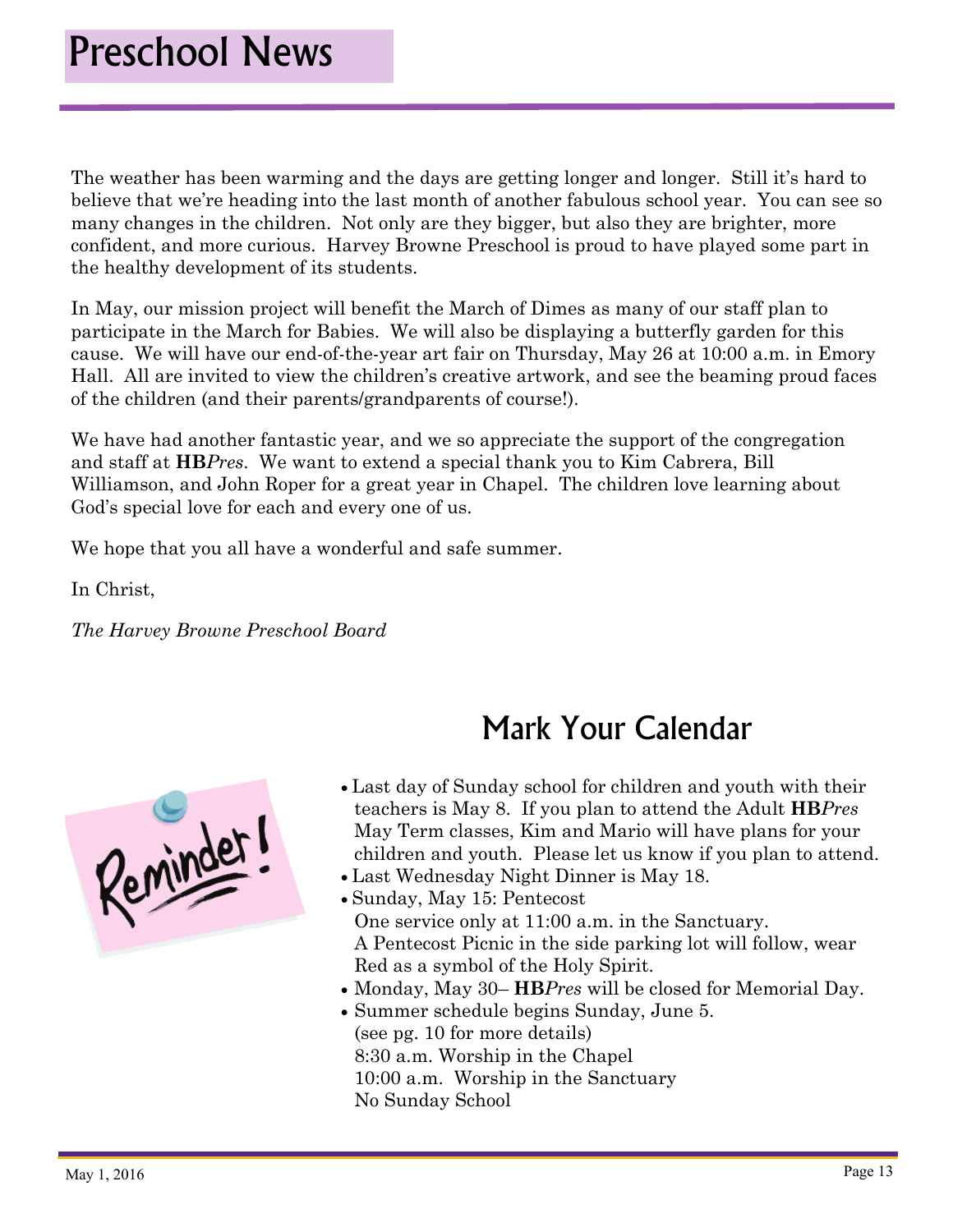#### Annual PW Birthday Luncheon

The Annual Birthday Luncheon sponsored by the Presbyterian Women of **HB***Pres* will be at 10:30 a.m. on Tuesday, May 10 in Eline Hall. Bible Study and Lesson Nine will be presented at this time.

Immediately following will be our speaker, Kelly Dearing-Smith, director of strategic communication at the Louisville Water Company. Her presentation will emphasize the major role water plays in our lives as we conclude our Bible study, "Come to the Waters."

Kathy Darby and her staff will prepare the luncheon at a cost of \$9.00 per person. Reservations will be taken by Portia Britain before Sunday worship through May 1 in the Foyer.

The evening circles will meet at 6:00 p.m. for a salad potluck supper, followed by our speaker and Bible study. All interested women will be warmly welcomed to either or both presentations. The Birthday offering will be taken at both gatherings.

Participants are also asked to bring youth or children's books to be donated to the Family Scholar House. The books can be new or gently used.

Sign up and get in on the celebration!

*Marybelle Duff*



#### Crochet Yarn Necklaces

Completed crochet yarn necklaces can be placed in the marked bin in the drop closet. They will then be sold at conferences with the proceeds going to Living Waters for the World. Thank you for your support of this important project. For more information, contact Sarah Grant at 239-1927 or rscanoe@bellsouth.net.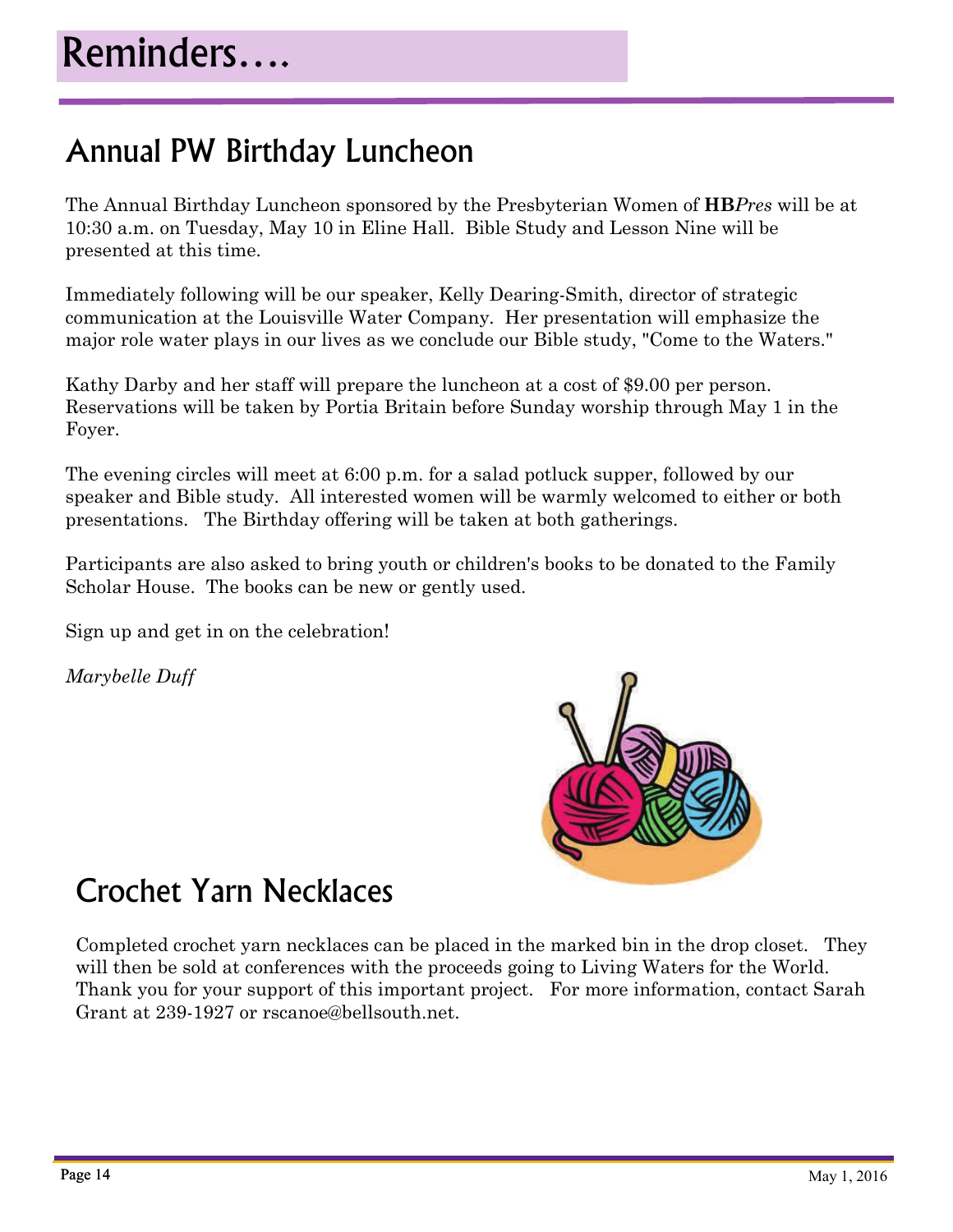Familiar to many of us, we would like to welcome Marybelle and Earl Duff. Marybelle has been active in Presbyterian Women, Book Talk and Bookanalia. Earl is a reading member of the Men's Book Club. They come to us from Somerset, Kentucky by way of Hazard, Kentucky to be closer to family members Margaret, Bruce and Robbie Lindsey.

New to us are Laura and Bob Carter. Laura is a retired teacher and Bob is semiretired from Focus Pointe Globan. They have two adult sons, Clint and Ben. Laura enjoys reading and teaching swimming. They find **HB***Pres* to be very friendly.

Please welcome Dr. Joey, Christi and Zachary Budd. Christi is a speech therapist, Joey is an Educator and Zach is a junior in high school. The men in this family enjoy music, computers and ice hockey. Christi enjoys reading, cooking and hand work, such as knitting. They enjoy the family-friendly atmosphere here.

Returning members Carol and Lance Christell come back to **HB***Pres* from Westminister Presbyterian Church in Nashville, Tennessee. Their daughter and family—Laura, Robbie, Hayden, Aaron and Lia Krausen—have blessed this church with time and talent. The Christells enjoy choral music, travel and boating. I'm sure they see many old, familiar faces along with many new ones.

Welcome, Elizabeth Campbell to **HB***Pres* from Everett, Washington, where she was an active member of First Presbyterian Church. Elizabeth is a data analyst for Humana.

Erika M. Nielson joined **HB***Pres* several months ago along with her 5-year-old son, Simon. Erika is a developer for Perficient, Inc. Right now her hobby is being a good mom and perfecting her professional skills. Otherwise she loves to cook and read.

Please make sure to say hello and introduce yourself to all of our new members. Make them feel welcomed at **HB***Pres*!

*Nanci Chasteen Spiritual Enrichment Committee* 

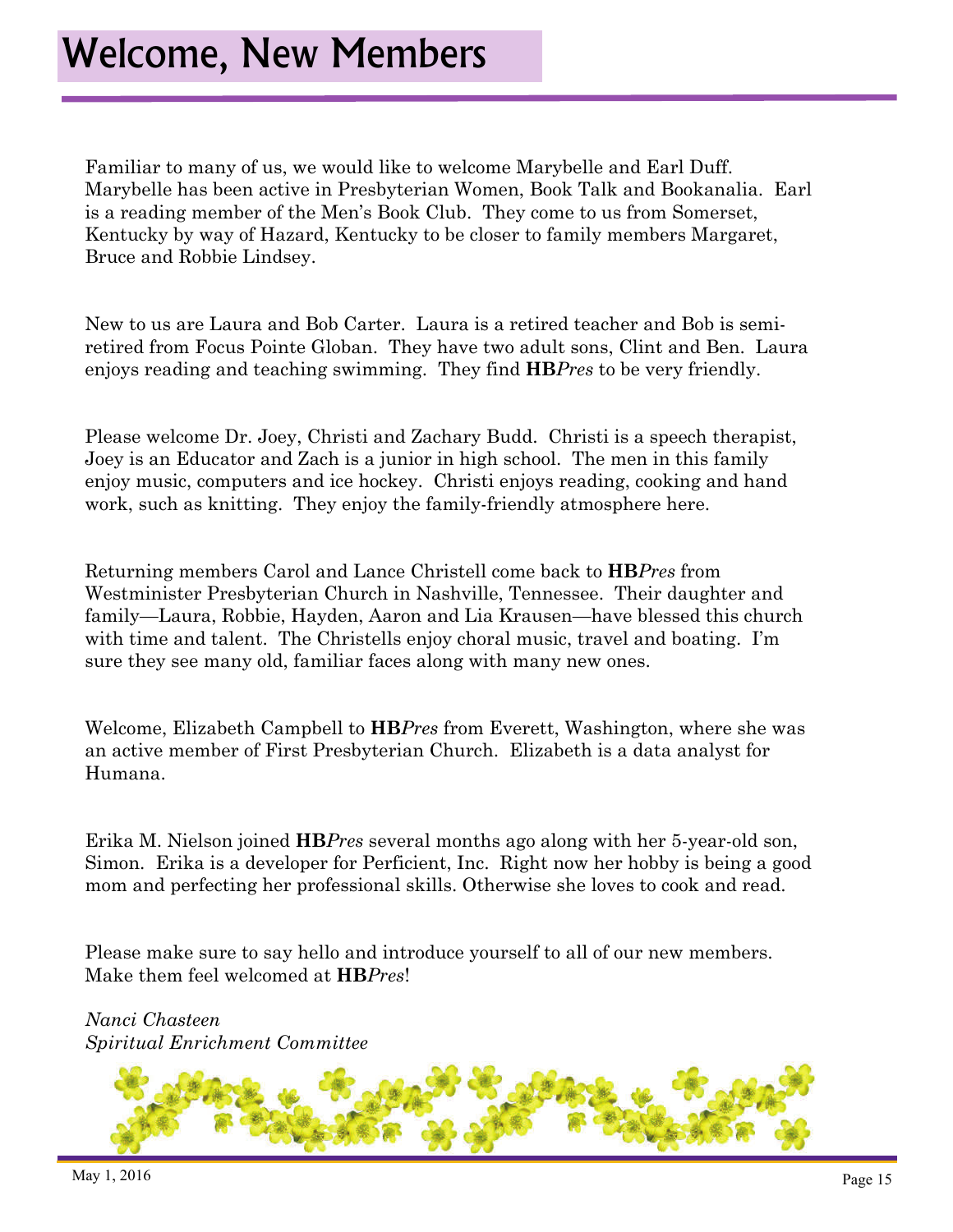### **HB***Pres* Vision Statement

Harvey Browne Church is a community of Believers that glorifies God and honors tradition as it seeks new ways of growing in faith, sharing our beliefs and putting our faith into practice.

### **HB***Pres* Purpose Statement

**HB***Pres* is called to make a difference by making disciples who faithfully follow Jesus, study the Bible, and love one another by serving our neighbors.

The Session of **HB***Pres* met on Tuesday, March 29, 2016 for a stated meeting. The Session later met on Sunday, April 3. The following business was handled at those meetings:

- The following ruling elders-elect were examined by the Session: Jeff Barrick, Cynthia Hilyerd, Pam Bliven, Gary Luhr, Joanne Heumann and John Seewer. Linda Brantley made the motion to ordain and/or install these people for the office of Ruling Elder. Motion seconded and passed by voice vote. The Ordination and Installation was on Sunday, April 24 during 11:00 worship.
- Tom Frentz led a discussion on an Outreach/Marketing proposal for Food Trucks to be in the **HB***Pres* parking lot during the summer. Tom Frentz made motion that the Outreach Committee and Marketing Team bring a recommendation to Session at a called meeting April 3, as to whether to move forward with: a) Food Trucks at **HB***Pres* or b) Food Trucks with beer at **HB***Pres.* Motion seconded and passed by voice vote. A survey was sent via email for Session members to vote after this meeting. During the April 3 meeting, Anne Hughes informed the Session that the vote was 14 in favor of having food trucks with beer and 1 opposed.
- Doug Mann, on behalf of Personnel Committee, made the following motion, which was seconded and passed by voice vote. Recommendation: That the Harvey Browne Memorial Presbyterian Church *Employee Handbook* be revised as follows: Personal Time; the Pastor may authorize exempt personnel staff members to take up to eight (8) days annually with pay for personal or family matters or illness. Personal time must be scheduled in advance with your supervisor and must be taken in ½-day increments. Any requests beyond the eight day period will be at the discretion of the Personnel Committee, which will make a recommendation to the Session concerning continued absence with pay. Personal time may not be carried over from year to year.
- Doug Mann reported that the Personnel Committee had approved a one-time bonus to Kim Cabrera for her extra responsibilities since the recent changes in staffing. This does not change her terms of call.

(Continued on Page 17)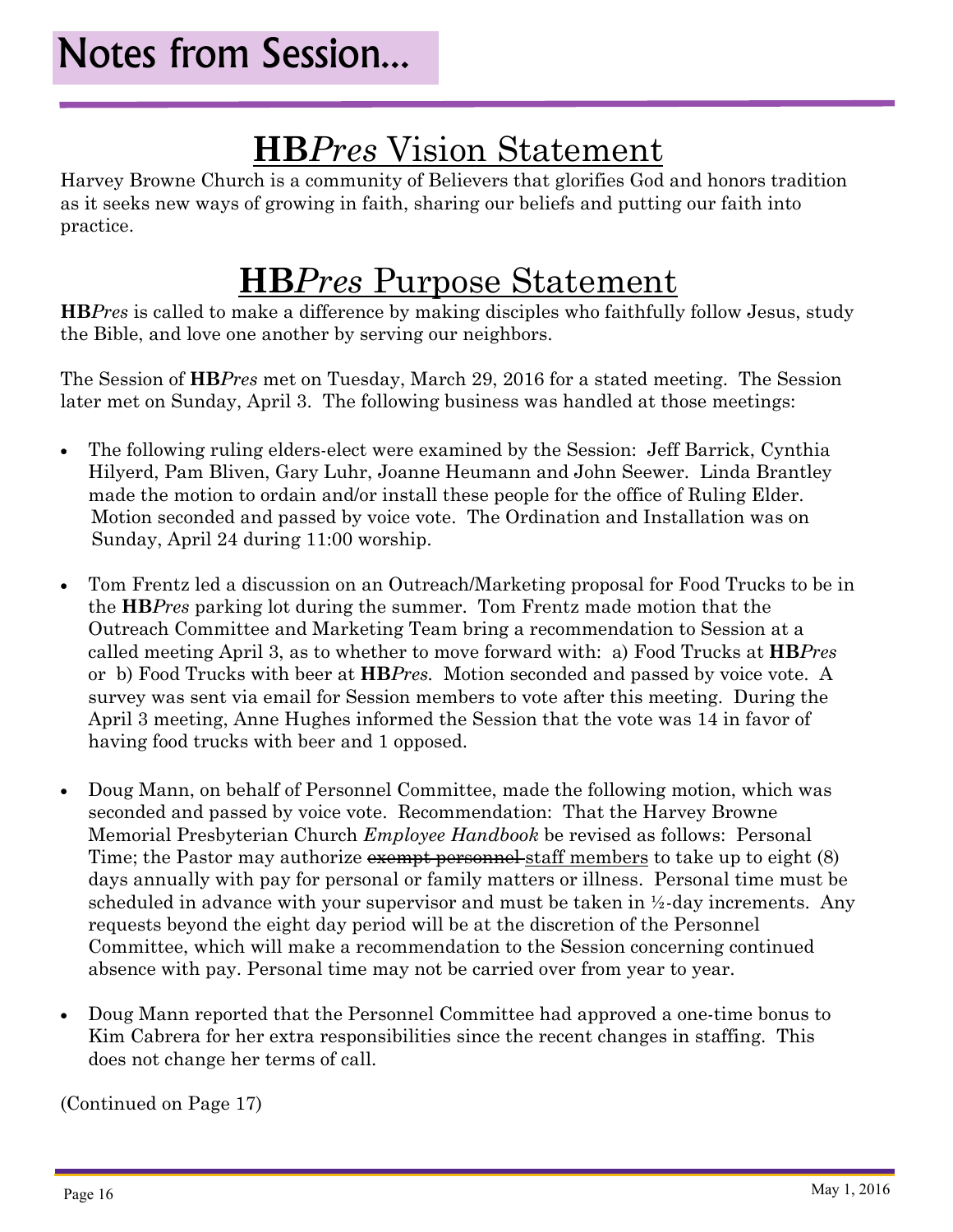(Continued from Page 16)

- Pat Pernicano reported on the February 20 Presbytery meeting.
- Kathy Williams stated the Centennial Committee will begin selling tickets for the Centennial banquet at the Olmsted on September 11. Tickets will be \$30/person and \$15/child and will go on sale on April 10. Kathy Williams made a motion to approve a cash bar at The Olmsted during the banquet. The motion was seconded and passed by voice vote.
- Allen Gilfert made a motion to change the time of worship from 11:00 a.m. to 10:00 a.m. from June 5 through September 4. We will continue to have the 8:30 service.
- Kim Cabrera reported **HB***Pres* received a One Call Now grant. One Call Now makes it easy for faith-based communities to stay connected with their congregants through group voice, text and email service. It is a two-year grant; the cost is usually \$300/month.

The Session will meet again on Friday, May 13 and Saturday, May 14 for our Spring Retreat.

 *Anne Hughes Clerk of Session* 



#### Habitat for Humanity - 2016 Presbyterian House

The dates for the 2016 Presbyterian Habitat House have been set. This year we are helping Andre Wilkerson build his home. The house will be located at 1023 South Hancock Street (1 of 4 new Habitat homes on this block). The Raise the Roof is set for May 12-14 and May 19-21.

**HB***Pres* Raise the Roof dates are Thursday, May 12 and Friday, May 20. We are back working with Susan Turner and the Dream Team. The remaining dates for the year are Saturdays, June 4 and July 9. Let me know if you will be able to make it on Thursday, May 12, or Friday, May 20. If you want to put your name down for any of the other dates, let me know as well.

This year is off to a great start. If you are not able to make it to the site, please keep the crew in your prayers throughout the build. Also, if you would like to help by providing a lunch for the crew, we could use volunteers for any of the dates on which Harvey Browne is scheduled throughout the build. I'm looking forward to another great build with you. As always, if there are any questions, please contact Brian Pollock at 298-5250 or bpmoving@yahoo.com.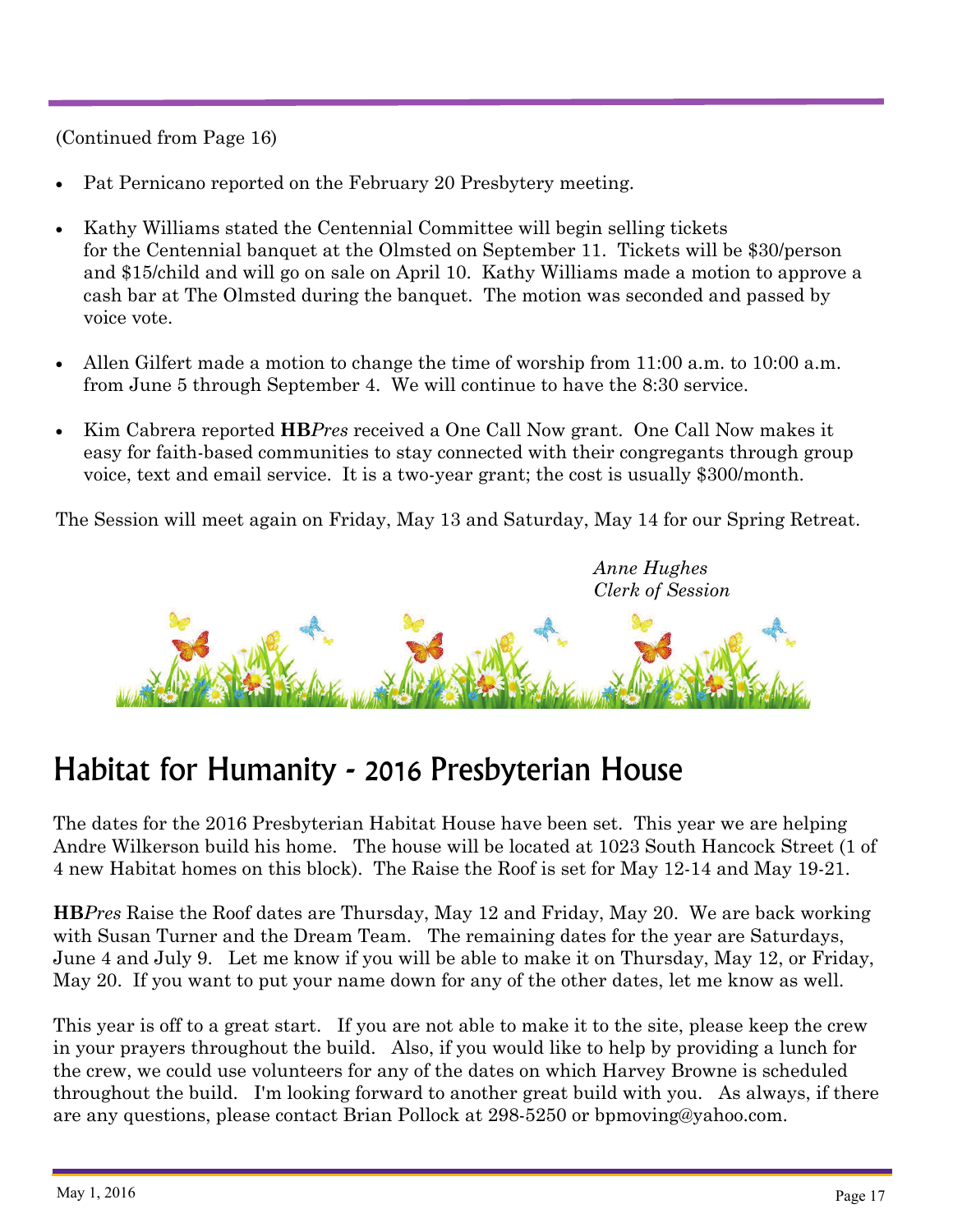#### MARK YOUR CALENDARS NOW FOR

#### VACATION BIBLE SCHOOL June 20, 21, 23 & 24 FAMILY FUN NIGHT June 22

We are already making big plans for **G-Force: God's Love in Action!** There will be lots of fun and activities going on each day from 9:30 a.m. – 12:00 p.m. as we enjoy learning about God through Bible stories, crafts, recreation, music and much more. VBS is for children who were 3 years old by Oct 1, 2015 through adult. There is a \$20 fee for the first child and \$10 for each additional child for **HB***Pres* members (\$40 max./family). Fill out the registration form, turn it in to the church office and come join the fun.

Vacation Bible School is a local ministry of our church. The children who attend are not only children in our church but children in our community. It is an opportunity for them to learn about God's love as we welcome them to our church. To make this mission possible requires many volunteers from our church community, who are willing to share God's love with them for these mornings. We are looking for help in these areas:

Adult science leaders and youth science helpers

Bible story tellers (youth or adults)

Snack helpers (youth or adults)

Adult or youth leaders to take children to different rotations

Craft helpers (youth or adults)

Youth and Adult class leaders

If you can help us with this wonderful ministry to children, please contact Beth Kolodey, 836-5442 or beth.kolodey@gmail.com or call the church office, 896-1791, and volunteer to be part of this fulfilling mission for our community.

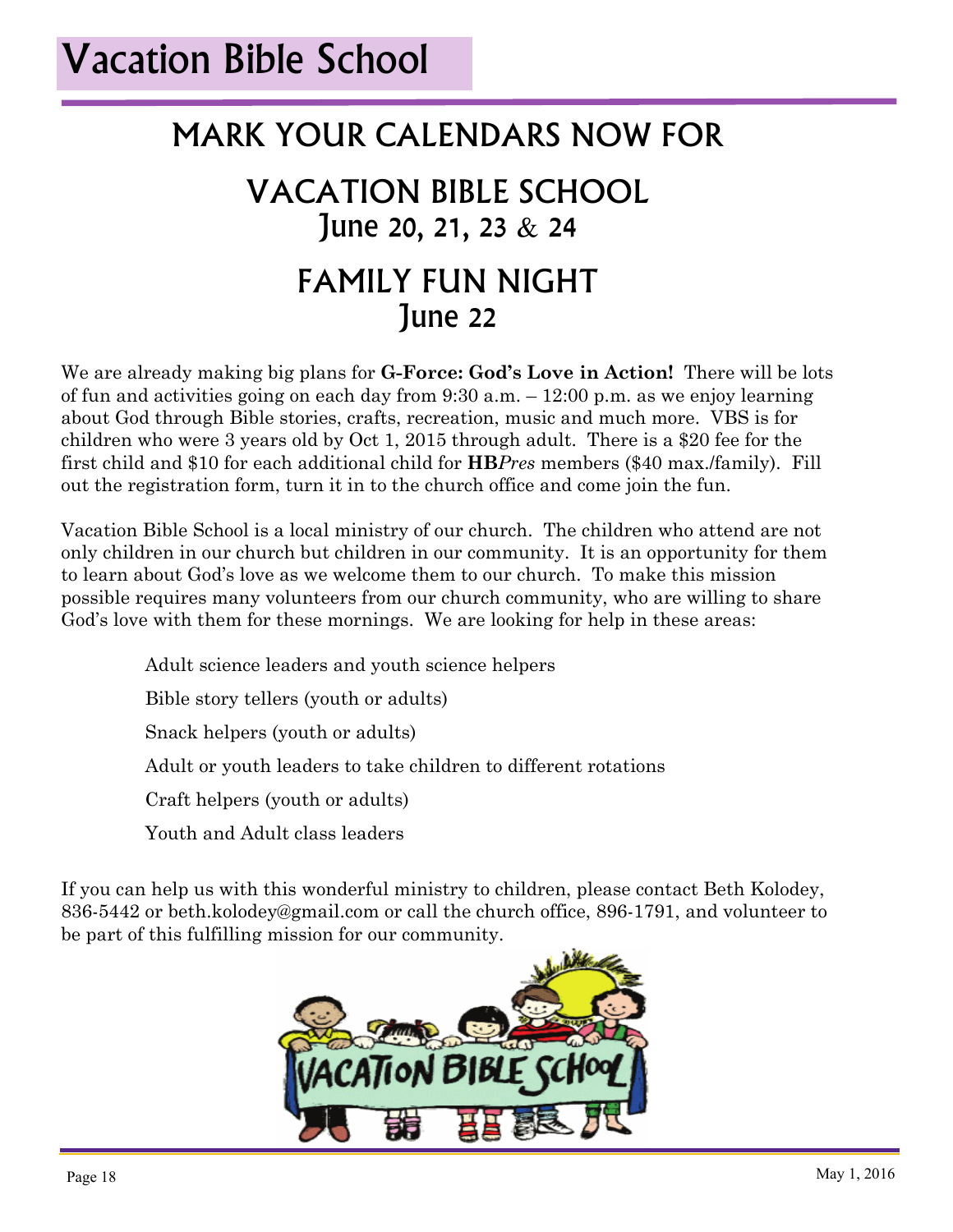#### Vacation Bible School 2016 G-FORCE God's Love in Action

| Dates:                                    | Monday, June 20, Tuesday, June 21, Thursday, June 23 & Friday, June 24<br>Wednesday, June $22$ – Family Fun Fest, $5:00$ – $7:00$ p.m.                                                                                                                  |  |                                                                    |                                                                                  |  |
|-------------------------------------------|---------------------------------------------------------------------------------------------------------------------------------------------------------------------------------------------------------------------------------------------------------|--|--------------------------------------------------------------------|----------------------------------------------------------------------------------|--|
|                                           | <b>Time &amp; Place:</b> 9:30 a.m. - 12:00 p.m. at <b>HB</b> Pres                                                                                                                                                                                       |  |                                                                    |                                                                                  |  |
| Ages:                                     | 3 years old by October 1, 2015 through adult.<br>Children must be potty trained. There will be no exceptions made.<br>Childcare will be provided for children of volunteers.<br>Youth who have completed 5 <sup>th</sup> grade can volunteer or attend. |  |                                                                    |                                                                                  |  |
| Costs:                                    | <b>HBPres Members - \$20/first child, \$10/additional child with \$40 family max.</b><br>Non-church members - \$25/first child, \$15/additional child with a \$55 family max.<br>Adults - \$5 if you wish a T-shirt (mark size below)                   |  |                                                                    |                                                                                  |  |
| <b>HBPres</b><br>311 Browns Lane 896-1791 |                                                                                                                                                                                                                                                         |  | <b>Vacation Bible School 2016</b><br>G-Force: God's Love in Action |                                                                                  |  |
| <b>NAME</b>                               |                                                                                                                                                                                                                                                         |  |                                                                    | EXALLED Gender                                                                   |  |
|                                           |                                                                                                                                                                                                                                                         |  |                                                                    | Grade Completed in May 2016 ______ /Age (5/16) _____ BIRTHDATE _____ /___/______ |  |
| PHONE NUMBER                              |                                                                                                                                                                                                                                                         |  |                                                                    |                                                                                  |  |
| CELL PHONE THE TELL PHONE                 |                                                                                                                                                                                                                                                         |  |                                                                    |                                                                                  |  |
| CHURCH HOME                               |                                                                                                                                                                                                                                                         |  |                                                                    |                                                                                  |  |
|                                           |                                                                                                                                                                                                                                                         |  |                                                                    |                                                                                  |  |
|                                           |                                                                                                                                                                                                                                                         |  |                                                                    |                                                                                  |  |
|                                           |                                                                                                                                                                                                                                                         |  |                                                                    |                                                                                  |  |
| ADDITIONAL INFO WE SHOULD KNOW ABOUT YOUR |                                                                                                                                                                                                                                                         |  |                                                                    |                                                                                  |  |
| (please circle size)                      |                                                                                                                                                                                                                                                         |  |                                                                    | T-SHIRT(S): Small (6-8) Medium (10-12) Large (14-16) ADULT S M L XL              |  |
|                                           |                                                                                                                                                                                                                                                         |  |                                                                    |                                                                                  |  |
|                                           |                                                                                                                                                                                                                                                         |  |                                                                    | THIS FORM IS DUE NO LATER THAN FRIDAY, MAY 20                                    |  |
|                                           |                                                                                                                                                                                                                                                         |  |                                                                    |                                                                                  |  |